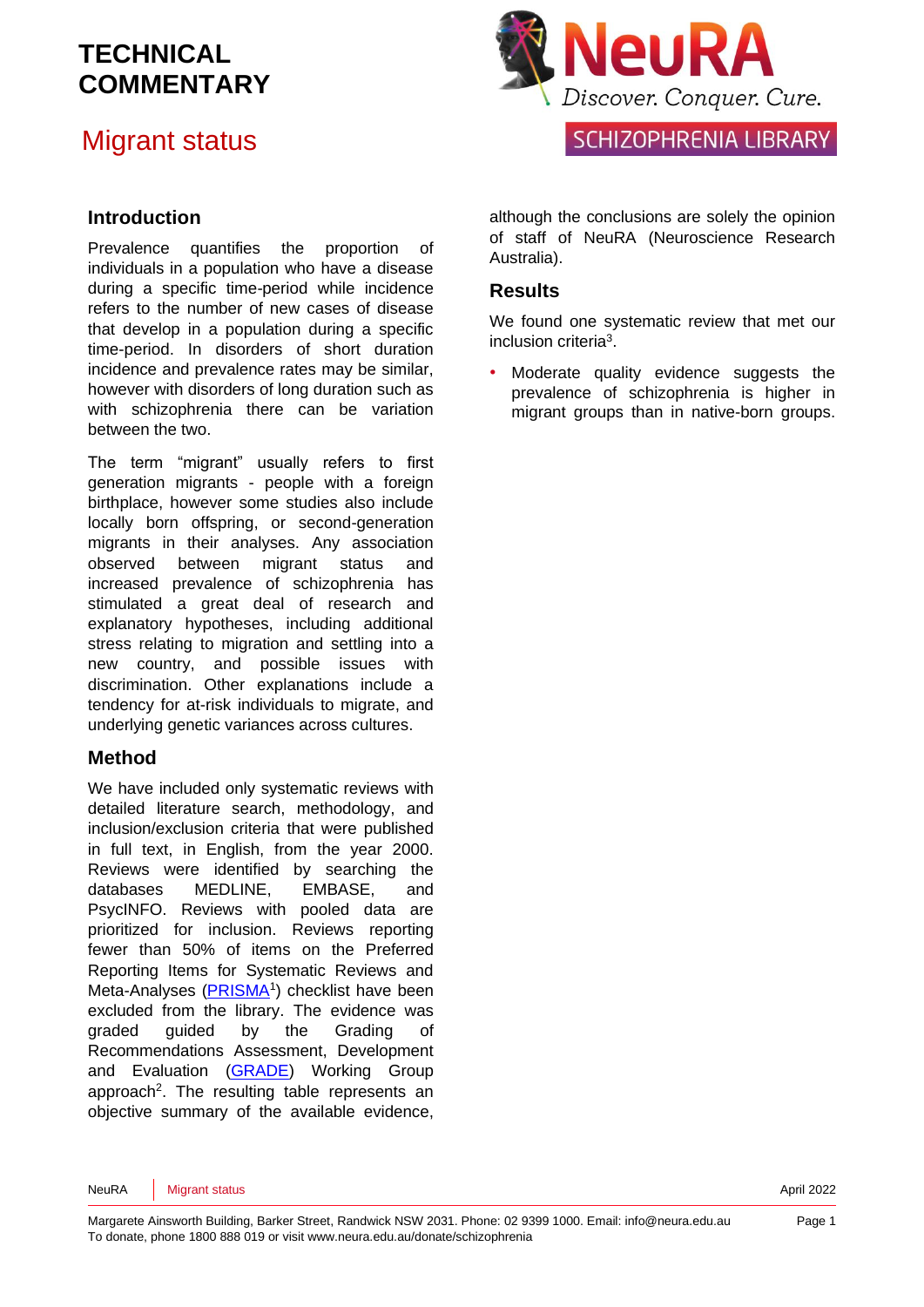# Migrant status



SCHIZOPHRENIA LIBRARY

| Saha S, Chant D, Welham J, McGrath J                                                      |                                                                                                                                                                                                        |
|-------------------------------------------------------------------------------------------|--------------------------------------------------------------------------------------------------------------------------------------------------------------------------------------------------------|
| A systematic review of the prevalence of schizophrenia                                    |                                                                                                                                                                                                        |
| PLoS Medicine / Public Library of Science 2005; 2(5): e141<br>View review abstract online |                                                                                                                                                                                                        |
| Comparison                                                                                | Distribution rates of the prevalence of schizophrenia in migrant<br>vs. native-born groups.                                                                                                            |
| <b>Summary of evidence</b>                                                                | Moderate quality evidence (large samples, unable to assess<br>consistency or precision, direct) suggests the prevalence of<br>schizophrenia is higher in migrant groups than in native-born<br>groups. |
| Prevalence of schizophrenia                                                               |                                                                                                                                                                                                        |
| 5 population-level studies                                                                |                                                                                                                                                                                                        |
| Significantly increased prevalence of schizophrenia in migrant groups;                    |                                                                                                                                                                                                        |
| Median rate ratio (10% and 90% quantiles) = $1.84$ (0.86 to 6.41); 7.5-fold difference    |                                                                                                                                                                                                        |
| Difference in harmonic means; $F_{1,2} = 5.57$ , $p = 0.04$                               |                                                                                                                                                                                                        |
| Consistency in results <sup>‡</sup>                                                       | Unable to assess; no measure of consistency is reported.                                                                                                                                               |
| <b>Precision in results</b> §                                                             | Unable to assess quantiles.                                                                                                                                                                            |
| Directness of results                                                                     | <b>Direct</b>                                                                                                                                                                                          |

#### Explanation of acronyms

 $F =$  one-way ANOVA F-test for means,  $p =$  probability of obtaining that result ( $p < 0.05$  generally regarded as significant)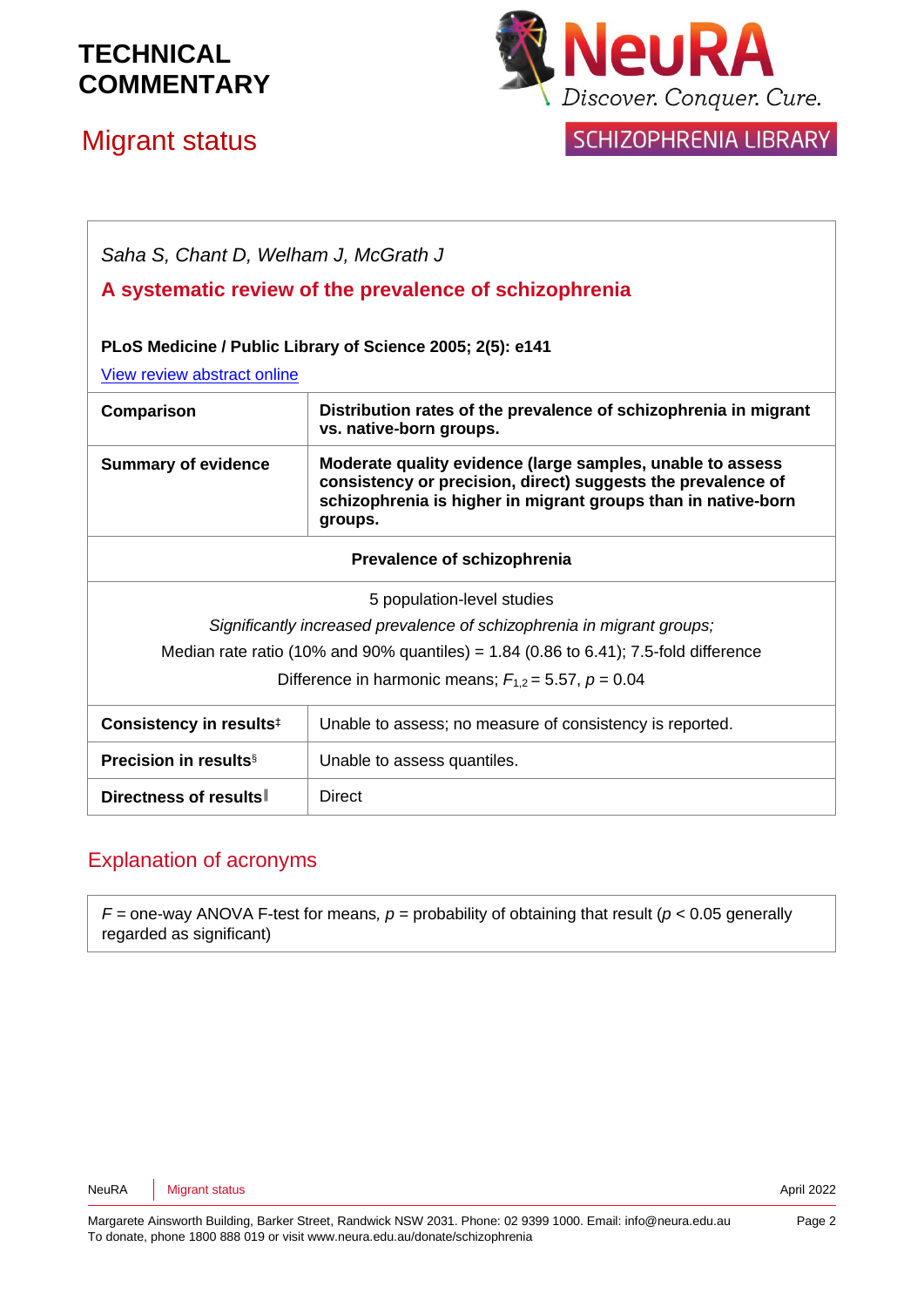## Migrant status

#### Explanation of technical terms

- \* Bias has the potential to affect reviews of both RCT and observational studies. Forms of bias include; reporting bias – selective reporting of results; publication bias - trials that are not formally published tend to show less effect than published trials, further if there are statistically significant differences between groups in a trial, these trial results tend to get published before those of trials without significant differences; language bias – only including English language reports; funding bias - source of funding for the primary research with selective reporting of results within primary studies; outcome variable selection bias; database bias including reports from some databases and not others; citation bias - preferential citation of authors. Trials can also be subject to bias when evaluators are not blind to treatment condition and selection bias of participants if trial samples are small<sup>4</sup>.
- † Different effect measures are reported by different reviews.

Prevalence refers to how many people have a particular disorder or event at a particular point in time. Incidence refers to how many new cases of a disorder or event occurs per population in a specified time-period.

Median rate ratio refers to the ratio between prevalence or incidence rates of two groups, based on the median rather than the mean. The median is often used as a better measure of central tendency than the mean when data are skewed. Harmonic means are also used when data are skewed and are appropriate for rate data.

Reliability and validity refers to how accurate the instrument is. Sensitivity is the proportion of actual positives that are correctly identified



**SCHIZOPHRENIA LIBRARY** 

- 100% sensitivity = predict all people who are at high risk as developing psychosis and specificity is the proportion of negatives that are correctly identified - 100% specificity = not predicting anyone as being at high risk if they are truly not.

Weighted mean difference scores refer to mean differences between treatment and comparison groups after treatment (or occasionally pre to post treatment) and in a randomised trial there is an assumption that both groups are comparable on this measure prior to treatment. Standardised mean differences are divided by the pooled standard deviation (or the standard deviation of one group when groups are homogenous) that allows results from different scales to be combined and compared. Each study's mean difference is then given a weighting depending on the size of the sample and the variability in the data. 0.2 represents a small effect, 0.5 a medium effect, and 0.8 and over represents a large effect<sup>4</sup>.

Odds ratio (OR) or relative risk (RR) refers to the probability of a reduction  $( $1$ )$  or an increase (> 1) in a particular outcome in a treatment group, or a group exposed to a risk factor, relative to the comparison group. For example, a RR of 0.75 translates to a reduction in risk of an outcome of 25% relative to those not receiving the treatment or not exposed to the risk factor. Conversely, a RR of 1.25 translates to an increased risk of 25% relative to those not receiving treatment or not having been exposed to a risk factor. A RR or OR of 1.00 means there is no difference between groups. A medium effect is considered if  $RR > 2$  or  $< 0.5$  and a large effect if  $RR > 5$  or  $< 0.2<sup>5</sup>$ . InOR stands for logarithmic OR where a lnOR of 0 shows no difference between groups. Hazard ratios measure the effect of an explanatory variable on the hazard or risk of an event.

NeuRA Migrant status **April 2022**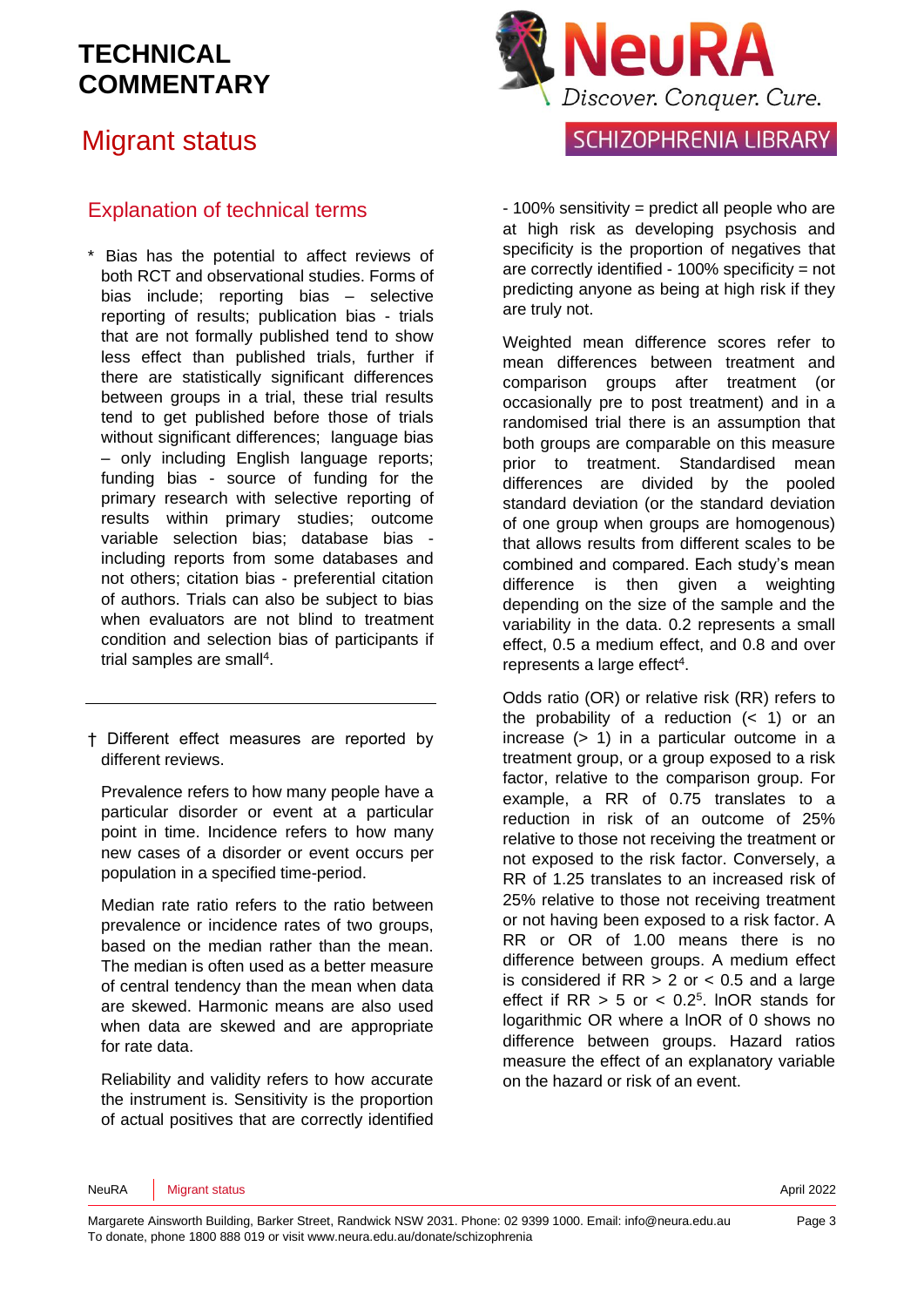#### Migrant status

Correlation coefficients (eg, r) indicate the strength of association or relationship between variables. They are an indication of prediction, but do not confirm causality due to possible and often unforseen confounding variables. An r of 0.10 represents a weak association, 0.25 a medium association and 0.40 and over represents a strong association. Unstandardised (*b*) regression coefficients indicate the average change in the dependent variable associated with a 1 unit change in the independent variable, statistically controlling for the other independent variables. Standardised regression coefficients represent the change being in units of standard deviations to allow comparison across different scales.

‡ Inconsistency refers to differing estimates of treatment effect across trials (i.e. heterogeneity or variability in results) that is not explained by subgroup analyses and therefore reduces confidence in the effect estimate. I² is the percentage of the variability in effect estimates that is due to heterogeneity rather than sampling error (chance) - 0% to 40%: heterogeneity might not be important, 30% to 60%: may represent moderate heterogeneity, 50% to 90%: may be considerable heterogeneity and over this is considerable heterogeneity. I² can be calculated from Q (chi-square) for the test of heterogeneity with the following formula;

$$
I^2 = \left(\frac{Q - df}{Q}\right) \times 100\%
$$

§ Imprecision refers to wide confidence intervals indicating a lack of confidence in the effect estimate. Based on GRADE recommendations, a result for continuous data (standardised mean differences, not weighted mean differences) is considered imprecise if the upper or lower confidence limit crosses an effect size of 0.5 in either



#### **SCHIZOPHRENIA LIBRARY**

direction, and for binary and correlation data, an effect size of 0.25. GRADE also recommends downgrading the evidence when sample size is smaller than 300 (for binary data) and 400 (for continuous data), although for some topics, this criteria should be relaxed<sup>6</sup>.

║ Indirectness of comparison occurs when a comparison of intervention A versus B is not available but A was compared with C and B was compared with C that allows indirect comparisons of the magnitude of effect of A versus B. Indirectness of population, comparator and or outcome can also occur when the available evidence regarding a particular population, intervention, comparator, or outcome is not available so is inferred from available evidence. These inferred treatment effect sizes are of lower quality than those gained from head-to-head comparisons of A and B.

NeuRA Migrant status **April 2022**